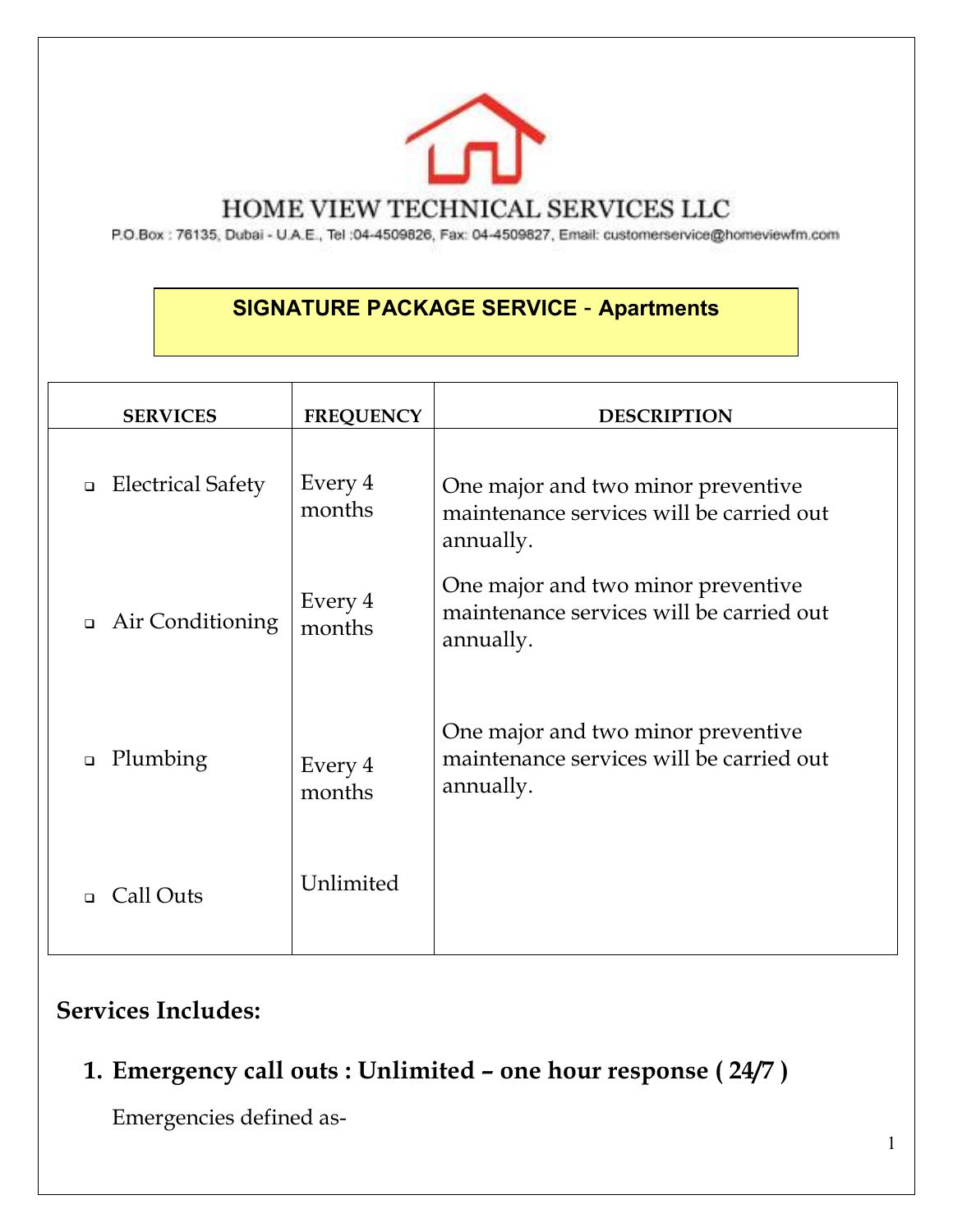- a) Complete failure of A/C system in the premises
- b) Complete failure of electrical power in the premises
- c) Complete failure of water system pressure
- d) Complete failure of plumbing drainage system

# **2. Routine Corrective Maintenance Service Calls ( 24/7 )**

Each signature contract residence has unlimited routine call – outs every month and these will be placed on a calendar for routine work.

Routine services defined as minor system failures like;

- a) Repair of AC system problems
- b) Repair of electrical system problems
- c) Repair of plumbing system problem

**A preventive maintenance program will be put in place for all Electrical, Air Conditioning and Plumbing systems, which will involve three planned visits per year as broadly detailed below:** 

- a) A/C technician will conduct three scheduled inspections per year of all systems to ensure, they are functioning within operational parameters in accordance with manufacturer's operating maintenance manuals.
- b) Electrician to inspect proper operation of circuit breakers, isolators, power monitor indicators, power sockets, receptacles, and motor controllers.
- c) Plumbing technicians will ensure delivery of water at flow rates without irregular noise and vibrations as dictated by specifications and inspect waste water systems

# **Exclusions:**

The below services will provided on a quotation basis and are not included in the AMC.

a) Pest control treatment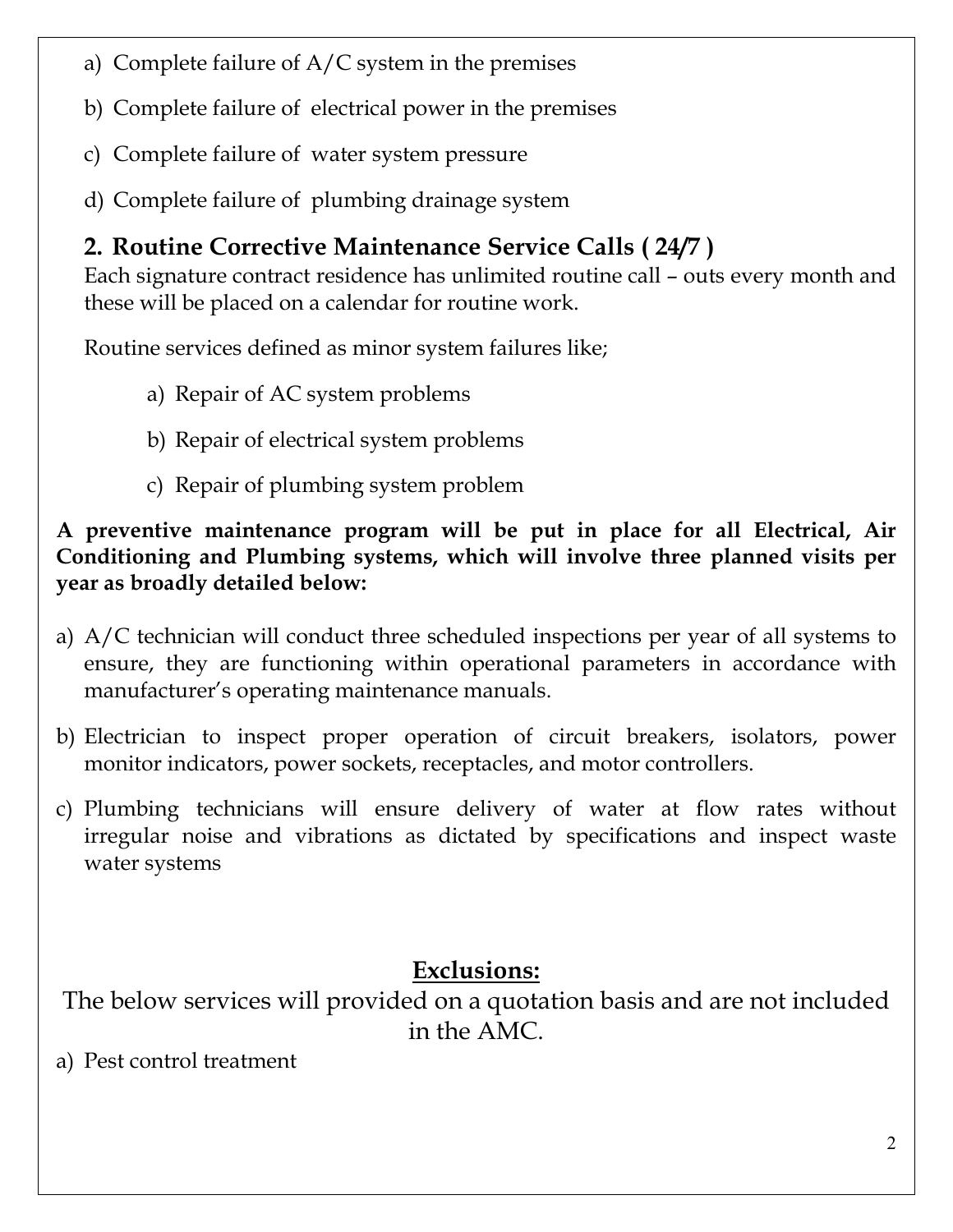- b) Carpentry work such as curtain poles, wardrobe and cabinet finishes, replacing door locks, screens and latches
- c) Complete installation/ replacement of units or systems such as AC units, doors, windows, vanities, basins, light fixtures, garden lights etc
- d) Replacement of insulation or ductwork, ductwork cleaning, duct disinfection
- e) Fixing & grouting of tiles
- f) Repairing of electric gates
- g) Masonry civil works
- h) Painting
- i) Exterior Villa Façade Washing, Window Cleaning
- j) Annual Maintenance Contract for Villa Cleaning Internal Cleaning with agreed schedules and frequency.
- k) Appliances
- l) Main structural problems of existing buildings.
- m)Main infrastructure problems ( including main water tank )
- n) Design and installation / construction issues of existing property.
- o) Consequential damage due to failure of any equipment/ systems within the property.
- p) Building maintenance system ( BMS )
- q) Irrigation system
- r) Swimming pool maintenance & cleaning

**Please Note: A site survey may be carried out to ascertain if the requested work are feasible.**